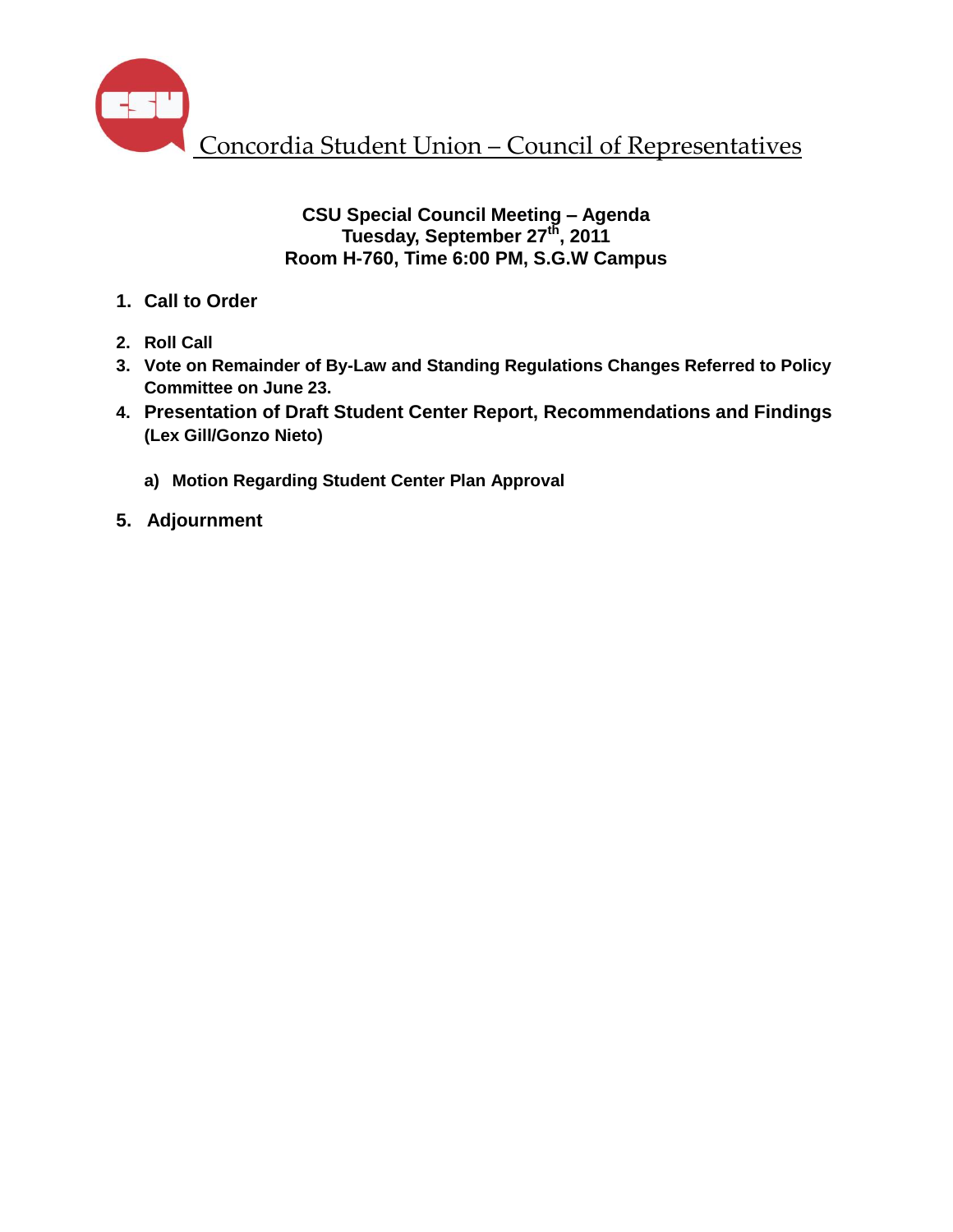

#### **CSU Special Council Meeting, September 27, 2011**

**1. Call to Order** Meeting is called to order at 6:38 pm.

#### **2. Roll Call**

**Executives:** Lex Gill Jordan Lindsay Morgan Pudwell Chad Walcott Laura Glover Hasan Cheikhzan Gonzalo Nieto Melissa Fuller

#### **Councillors:**

Simon-Pierre Lauzon Anaii Lee Ender Renee Tousignant Michaela Manson Kyle Mcloughlin Tally Shaaked April Underwood Iain Meyer-Macaulay Andy Filipowich Ali Moenck Melanie Hotchkiss Sabrina D'Ambra Cameron Monagle Amero Muiny Irmak Bahar Lina Saigol Anthony D'Urbano Nadine Atallah

#### **3. Vote on Remainder of By-Law and Standing Regulations Changes Referred to Policy Committee on June 23**

**Morgan Pudwell:** When the agenda was sent out, final reform package was accidentally left out. She moves to table until next meeting.

Seconds.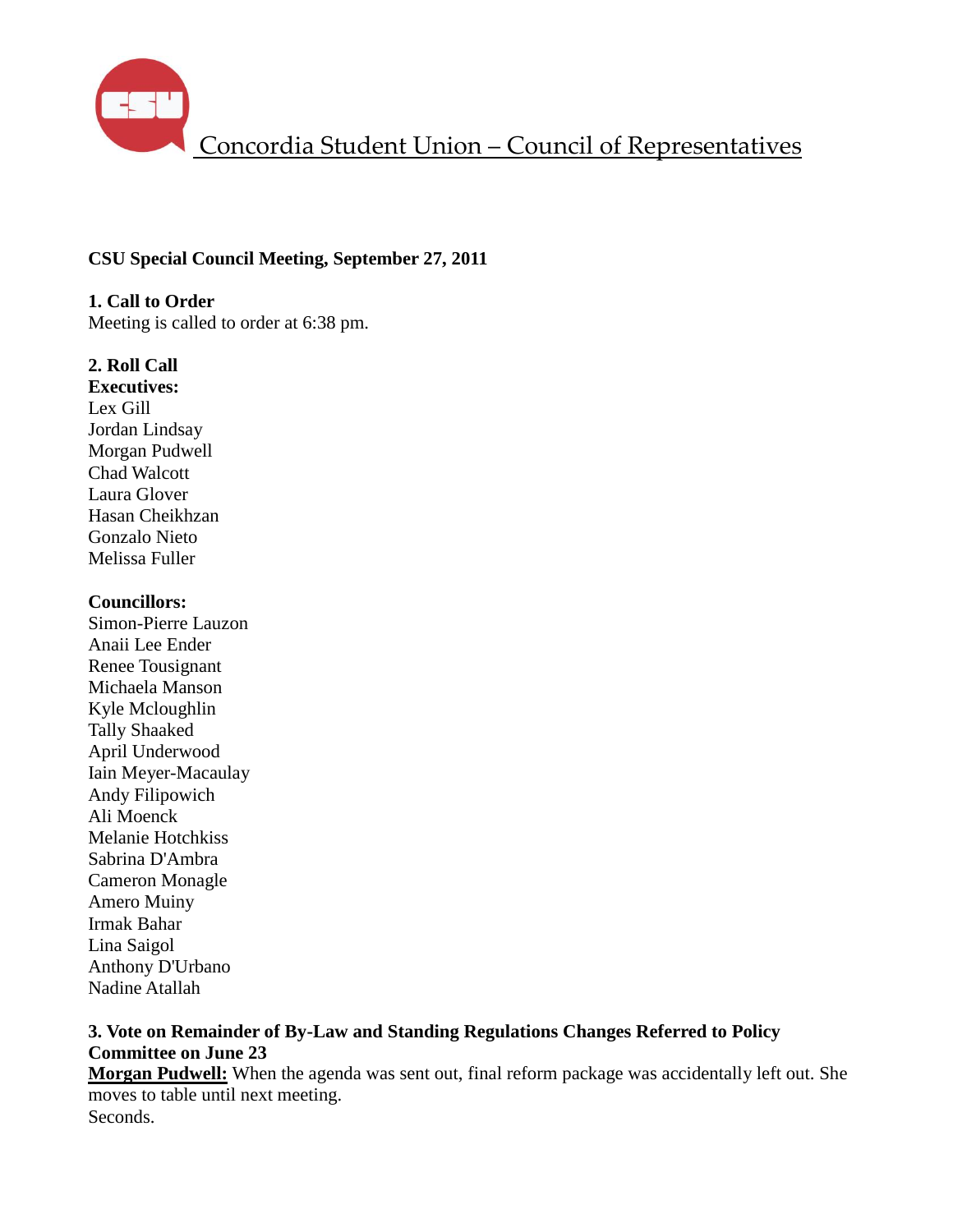

#### **Vote:**

All in favour of tabling until next meeting: unanimous.

## **4. Presentation of Draft Student Center Report, Recommendations and Findings**

**Lex Gill:** Members of university administration will be speaking at the meeting: Peter Borella, 2-, Roger Cote, and Andrew Woodall. It can be difficult to think of the administration as something other than an ambiguous monster, but, while we don't always agree, the members present have always acted in their idea of the best interests of the students. They have worked for 7 years on the Student Centre and their thoughts should not be taken lightly.

#### **Presentation by Student Centre User Committee**

The objective of the presentation is to update the status of the Student Centre project, and especially the Faubourg option. There has been student/University teamwork since 2004 involving past CSU presidents and their teams; this presentation represents many years of collaborative work.

A Student Centre is is a focal point of student activity and contributes to student life. Student needs are taken from the student referendum question in 2003.

2004- Teams established, preliminary space needs, questionnaires to big Canadian universities with Student Centres. They received 8 responses and visited universities including York, MacMaster, and Calgary.

In 2005 they allowed for the construction of a downtown Student Centre that would include lounge, study, eating, auditorium, and office space. Students did not want to increase student fee levy by 2.50\$. Thinking needed to be rebooted. This is the option the administration has come up with.

The building in question is 19,000 square feet, and would cost \$70m. An agreement was reached in May 2009 which gives a planning guide, how to work together (students and administration), how to develop the plan, how to fund the centre, and how to operate it.

Five sites around the downtown core were analyzed. Most of these options would cost between \$4.75- \$6.75 a credit. The option with the best value is the Faubourg at a cost to students of \$2 a credit. The Faubourg option was also the most interesting, strategically located on St Catherine street within the SGW campus while giving access to green space, being large enough to house all space needs, and having 6 floors including parking.

It is presently a commercial building, but when the lease terminates it would be converted. Commercial activities would remain at ground level, but it would be clearly identified as the Student Centre. Main access would bring students to the third floor: a lounge, gathering space, and food court. The Dollarama would be removed and converted into lounge and study space. There is a large sky light, allowing for natural light. There would be a circulation ribbon around the building.

The  $4<sup>th</sup>$  floor would house student services. The 5-6<sup>th</sup> floors would be CSU office space and club spaces, with access to terraces which already exist. The basement would be converted into a multifunction room to be controlled by the students. This space would be perfect for student events. It would require major modification. Access would be improved with new connection from the back and a new link from basement to exterior garden.

CSU dedicated space would increase by 58%.

This is a \$54 million project. Renovations would cost roughly \$20 million (infrastructure, converting spaces), and would start in 2012, the first modifications being the multi-functional room, and a new entrance. By 2014, students could move into 5-6 floors. Students would have to borrow \$16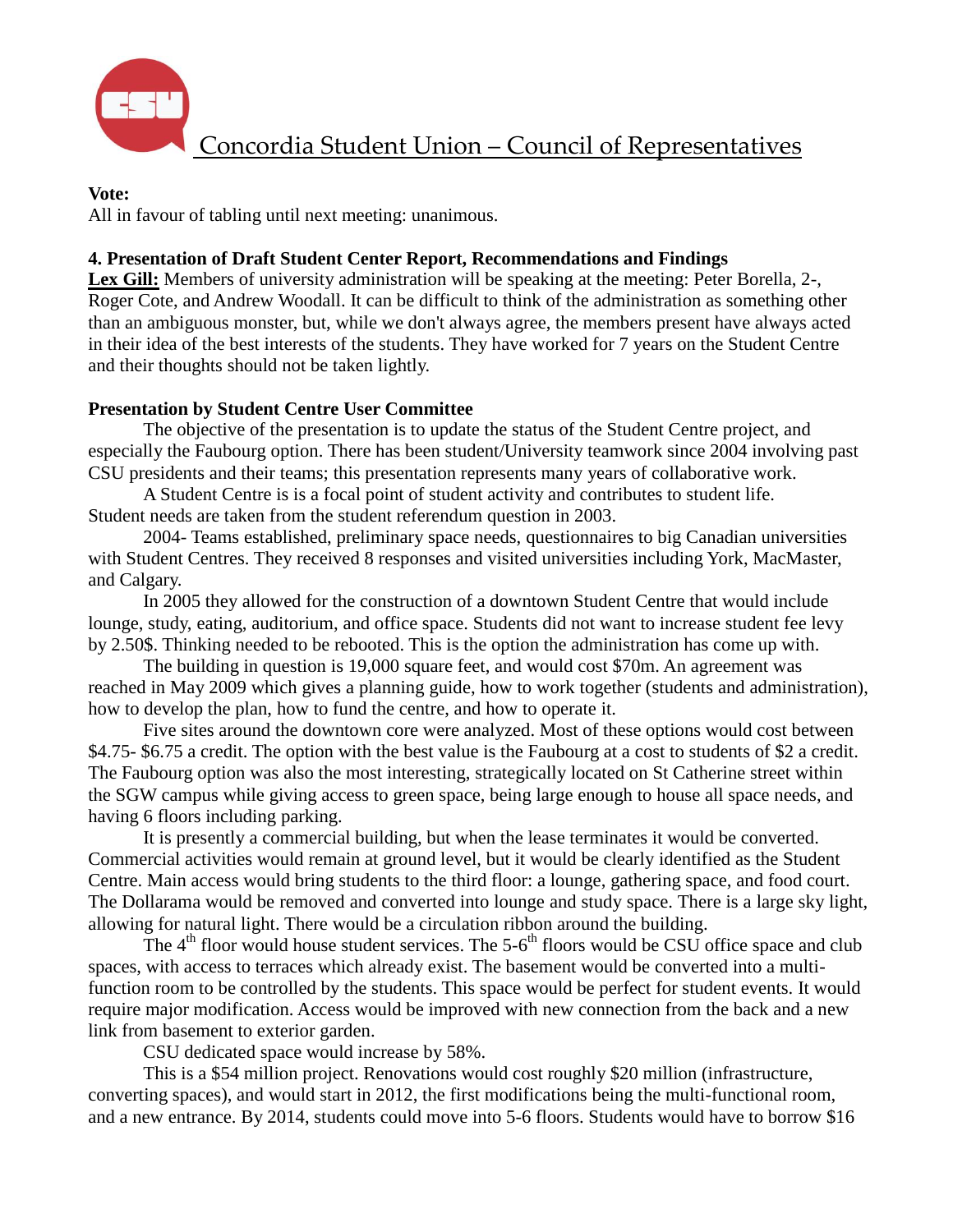

million. Income and expenses would be split proportionally (retail, government grants, expenses to run building) between the CSU and Concordia. The management structure would be set up in such a way so as to ensure the CSU's autonomy.

There are a few issues with this option. It is only valid until April 2012, and we would have to apply to the government to get approved (the administration is concerned that this could take a while). There is also the issue of phasing out of commercial presences.

The building is big enough, it allows for future growth, it is centrally located, there is access to green space, and it can be renovated and managed at 2\$/credit. Also, the process can start as early as 2012.

The next step is getting government approval, as the option expires April 2012, and the administration would like to purchase the building by August 2012.

This project adds value to the institution and the CSU space increase is substantive. It is an important, complex decision that is difficult decision to make. It is equally important to the university, who has diligently looked it over and feels confident that it is the best decision. We all need to keep sights on the goal- what is it we are trying to achieve?

As student leaders, you have an opportunity to make an important change to student life. This a great aize of space available to students, and is within the 2\$/credit limit. There are no other options available at 2\$. Other options require at least another \$25 million to start from scratch on another project. This, on the other hand, can be realized in the short term. The administration invites you to consider this very carefully. From the senior university administration's perspective, this is of a high level of priority. This can come to fruition in the short term. The administration encourages Council to support this option and consider it carefully. This is a partnership, you have to be comfortable going forward. We will respect your choice.

**Cameron Monagle:** Thanks the members of the administration for the work they have done. What are the other 5 sites that were available? How is there no alternative to the Faubourg?

**Peter Borella:** One option is rebuilding the Halls building. The university owns it, but we would have to build a brand new building. At least a couple of dollars more than 2. Renovate the annexes (6.75, most expensive). They simply can't compete with a building that already exists and just needs to be renovated. The campus centre has moved. Used to be Makay and de Maisonneuve, but has changed with the construction of the MB building and is now Guy and St. Catherine. Therefore the Faubourg is very well located.

**April Underwood:** Question regarding student space. Does the increase in CSU space mean that we would not retain the  $\overline{\gamma}^{\text{th}}$  floor and annexes spaces?

**Peter Borella:** The CSU offices would definitely move into the new building, along with a lot of the clubs.

2- The Multi-function room is something you don't have right now, this accounts for most of the size increase. In each category there is an increase. Offices, CSU, student space will increase, but the major increase is in lounge, public gathering space, and multi-function room.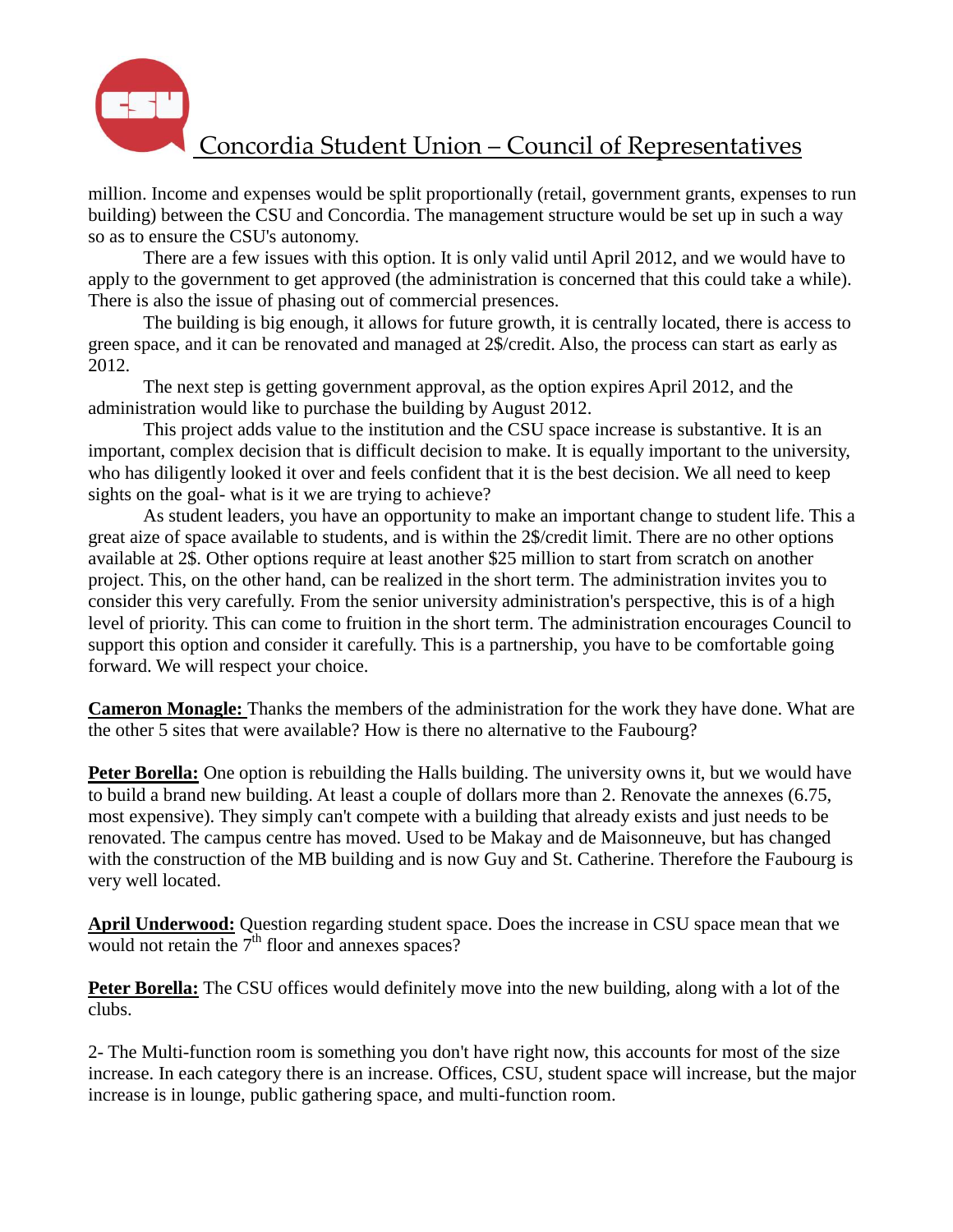

**April Underwood:** Feels that her question was not answered.

**Peter Borella:** Most people in annexes would have the opportunity to move to the new building. In the long term, it would be better for them to move to the new building.

**Irmak Bahar:** There is currently a designated area for the People's Potato in the plan for the Student Centre. They are completely autonomous. What kind of consultations took place with the People's Potato that had them agree to move to the new location?

**Roger Cote:** There is no doubt that the various organizations on campus add to the value of student's experience at Concordia University. How do we do this within the space that we have today? The CSU has a number of constituents as well who occupy space, they will have to deliberate on how to fit everyone in properly.

The goal is not to have groups abandon space for another space where they can't conduct their activity. The space is a means to contribute to student life. Dialogue will have to take place in order to ensure that proper space can be allocated to different groups.

The administration is mindful of support that people get. We have already moved student groups in the past while trying to accommodate them and their needs. **Irmak Bahar:** Were the People's Potato consulted?

**Peter Borella:** No. There is only one possible location for them. We are not implying that they would even move there. Independent groups are generally supplied their space by the university. There will be a consultation process. Some groups will move and some won't. Hopefully a lot of groups will want to go to the new space.

**Laura Glover:** Access to green space was mentioned twice. Is there still a plan to expand Grey Nuns over this green space?

**Roger Cote:** Development plans for Grey Nuns have been made known, we are in support of expanding space for Fine Arts. However, we recognize that the green space that exists there is a jewel, and we want to respect the integrity and value of this space. For short-term access, we are looking at providing access, but we are gradually opening up access because there are still nuns there. For now it is a student residence on the west wing. We will open it up more to the internal community of the university. One of the great values of the Faubourg is that it opens up to this green space. It becomes an area that may not be added to the square metres of student space, but adds value to the Faubourg option, at least during summer months.

**Rami:** Since the building will be owned by the university, will room bookings be done through Hospitality Concordia?

**Peter Borella:** There are certain university policies that apply to the Student Centre and certain that don't; I don't think that Hospitality would be one of the ones that applied.

**Kyle Mcloughlin:** When the fee levy increase was brought up last year, there was a lot of concern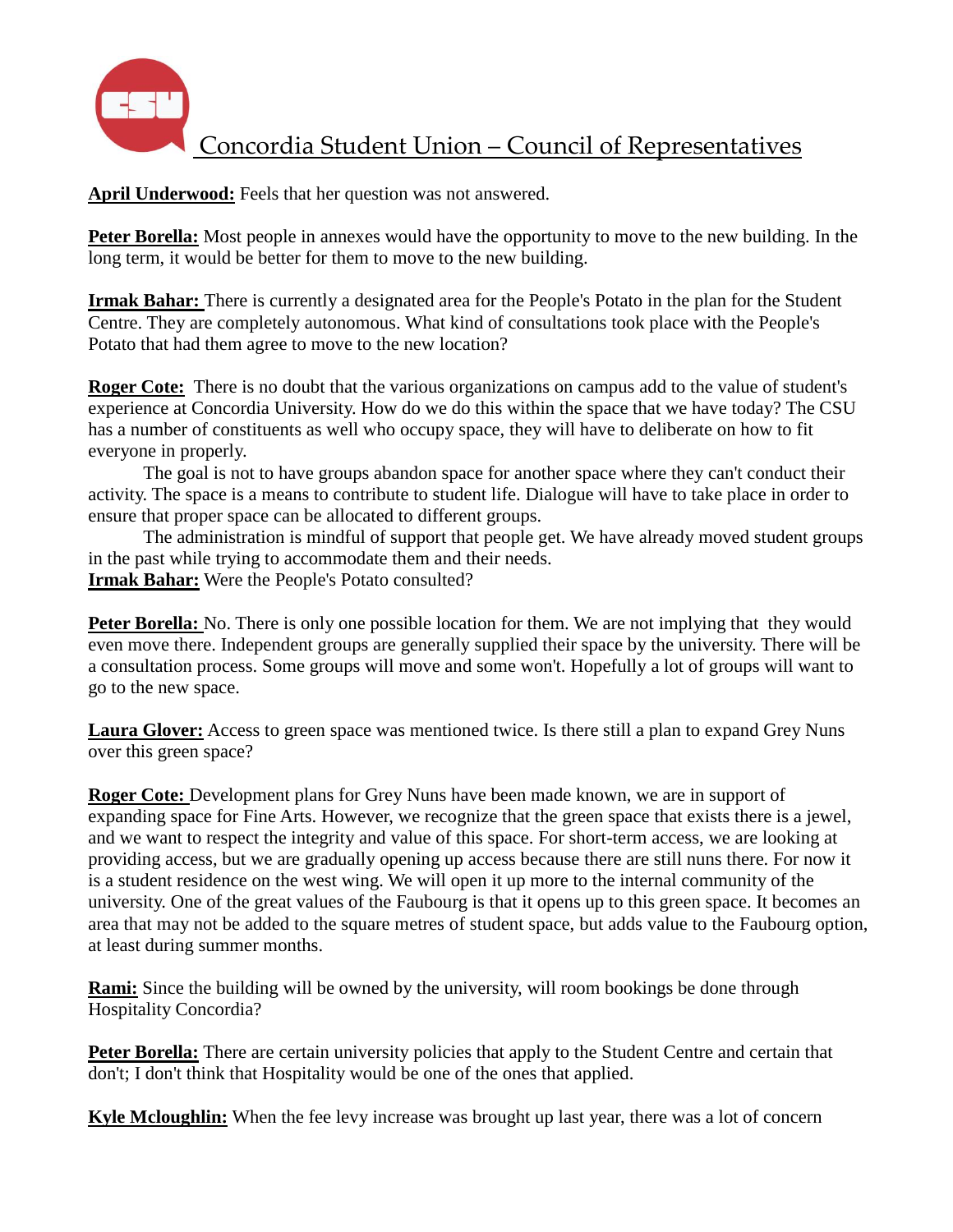

raised by students concerning the Board of Co-Management. Asks if someone could expand on what this would be, and if any one body of this board would have a final say.

**Peter Borella:** The management agreement is about 60 pages and includes an order of how to work. The Co-Management Committee is student controlled, with 3/5 members being students. There are some decisions, such as building integrity questions, which require a unanimous vote. The general operation of the building is managed by the students.

**Michaela Manson:** Question concerning the ideology of the centre. Why do you think it's a student's responsibility to pay for student space and not of the university to provide them?

**Roger Cote-** It's a partnership between the university and the students. The university has provided space and will continue to do so. The issue is how to grow this space and have students exert more autonomy. The Student Centre has been discussed for at least 25 years. Our resources are limited. The demand for space far outweighs our capacity to support it. When looking at how we can grow student space, a partnership was the way that we could do it. It's not an uncommon model. There are other universities where the students pay for it entirely on their own space. This is what we understand that you are willing to support financially. You own part of a very large asset. You have leverage on the equity, that's part of the investment.

**Anthony D'Urbano: S**tudent space is more for the students themselves and not their representatives.

2- The space plan was developed with student representatives, it's not us imposing our idea. We have worked since 2004 with CSU representatives to consolidate student activities including clubs, office space, and activity rooms. The goal has been to create a centre that will bring activities together and connect students.

**Simon-Pierre Lauzon:** In 2007 the CSU adopted energy policies which should be considered.

Peter Borella: Concordia University has been the most efficient energy consumer of major universities in Quebec for 13 years in a row. The Faubourg is not the most efficient building as is. It's just a starting point. We will make it energy efficient. Part of the cost of infrastructure is to change the envelope of the building (windows, triple and double pane). All our recent buildings are efficient.

**Melanie Hotchkiss:** Is concerned about the lack of bulletin boards and poster space in Concordia's new buildings.

**Roger Cote:** There is a special character of Student Centre building being run by students. As many boards are needed will be created. The CSU can have control over this. He doesn't see any difficulty in developing this to the extent that is needed.

**Andy Filipowich:** Because the space will be owned by the university, there are a lot of concerns about the policies what would apply in terms of student behaviour.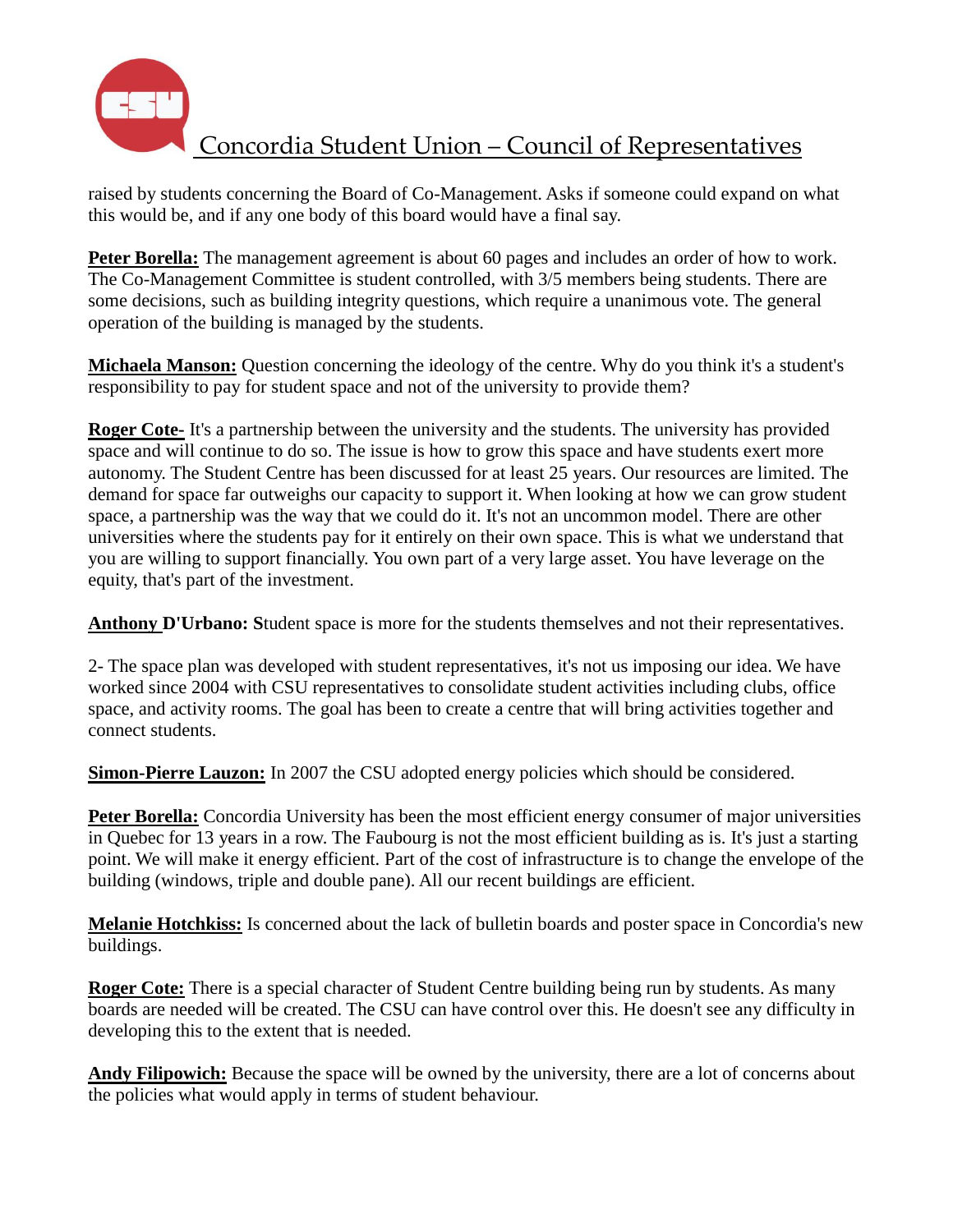

**Peter Borella:** The CSU team has already hi-lighted the policies they want removed or adjusted. So far we haven't seen anything we cannot adapt to.

**Tally Shaaked:** Question regarding hours of operation and security, concern for back alley way (not safe).

**Peter Borella:** Hours of operation will be determined by the co-management committee which is directed by the students. It is extremely dangerous back there; if we bought it we would implement security measures.

**Roger Cote:** Any downtown university faces this kind of problem. It would be something we would pay attention to. Opening up to the back would deal with how the two sites interact with each other. It should be addressed.

**Lina Saigol:** Question regarding the retail space. Is deciding who takes this space up to the students or the university?

**Peter Borella:** It is the Board of Co-Management's responsibility. There are certain leases there already. Going forward, everyone would have an interest in getting the best tenants.

**Cameron Monagle:** In signing this contract we are taking a bet that this fee levy will always be there, which is not necessarily, the case. Hypothetically students could decide to lift fee-levy, or, for whatever reason, the CSU might not be capable of paying back its loan. Is there a contingency plan on your part?

**Roger Cote:** There is a framework around that. If it is no longer viable, the equity is still there. This is a way you can access funds.

**Kyle Mchloughlin:** In the event that this proposal isn't accepted, are we at risk of losing the space we have now?

**Roger Cote:** We will respect your decision. We want to support student groups. Will you be able to grow space in the short time? It will be very difficult. There are a lot of people vying for space at the university, and they will need to be addressed by the university. We will try to manage what resources we have, but that doesn't rule out moving things around to accommodate.

**Kyle Mchloughlin:** How long has the Faubourg been an option?

**Peter Borella:** Deal was signed December 2010.

**AJ West:** Who will pay for security?

**Peter Borella:** It's included in the 2\$/credit.

**Lex Gill:** Motion for 15 minute recess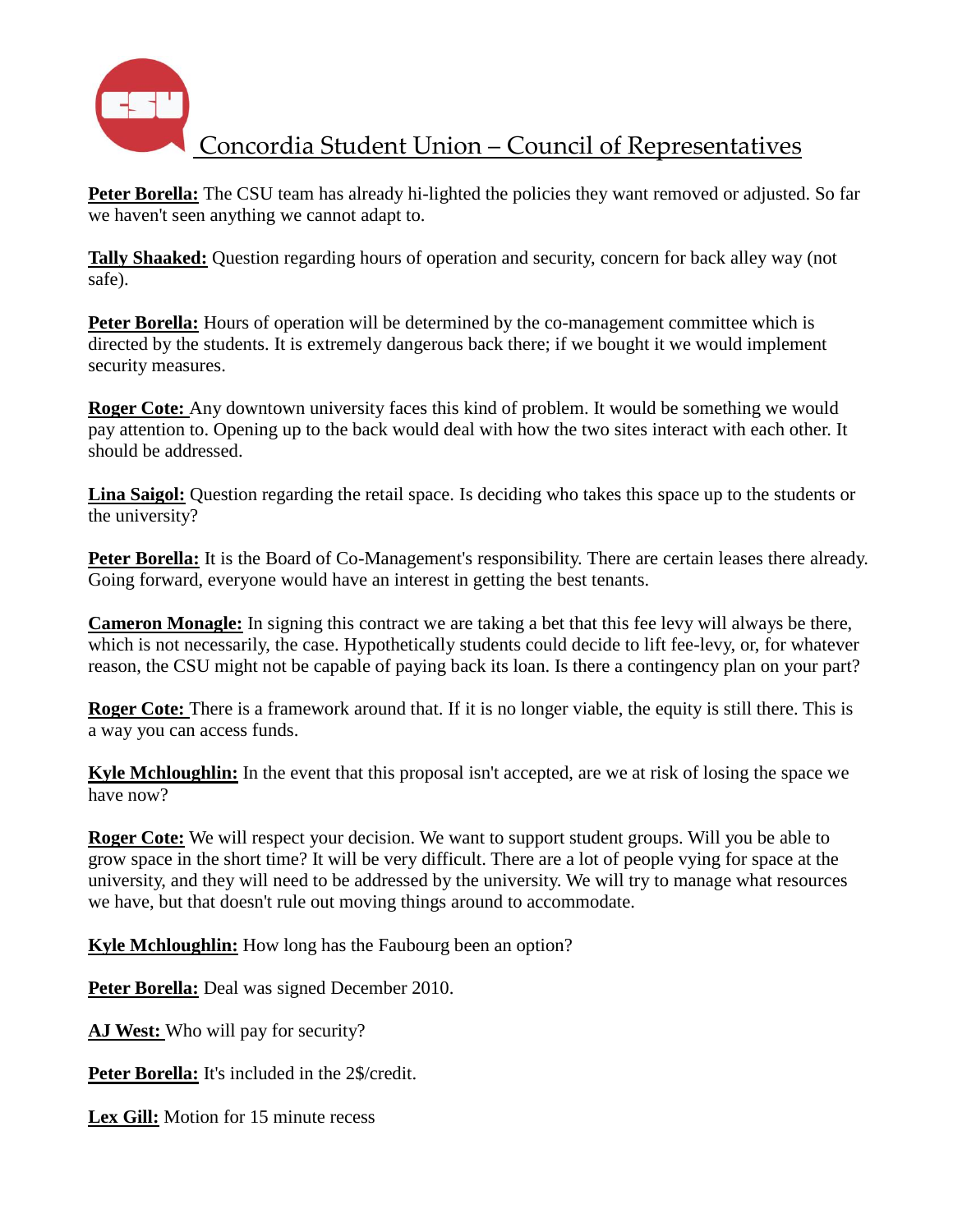

#### **Amero Muiny:** Seconds.

All in favour of taking a 15 minute recess: unanimous No abstentions.

Meeting is called to order at 8:00 pm.

During the recess – Anthony D'Urbano was forced to leave for personal reasons.

**Morgan Pudwell:** The document being passed out is also available online, it's on the CSU website.

Lex Gill: Tomorrow morning there will be a Board of Governors meeting that will reduce the student representation drastically (1/25). In light of this, and the university is still talking about working in partnership. The university is abandoning students and sending message that student voices don't matter. It is foolish to accept that there is an equal partnership between the students and the administration. It is important to conceptualize the board of co-management for the Faubourg Student Centre in light of this. There is something thematic happening; these issues are fundamentally linked. The same people who are able to purchase buildings, set fees, etc are also taking away our voice. Entering into a 25 year \$54 million business relationship with these same people is not a wise decision. The report in front of you is the result of almost 20 meetings. These findings are representative of just Gonzo and I, and we can't speak on behalf of all students.

Peter Borella and I had lunch because he wanted to talk about the Student Centre, its value to student life, and how it would be a legacy for the CSU. He criticized me frankly by saying that the recommendation we were coming to Council with a type 2 error: making a decision to not decide. People are never criticized for the decisions they don't make. It's easy for them to say no because there are no consequences. I think this is false: there are serious consequences to this decision. It's not a Type 2 error, but rather an extremely complicated choice. The recommendations on the back of the report are because we fundamentally believe that this is the right decision.

Gonzo Nieto: Everyone in this room has a copy of the report. We will go through it section by section, elaborating where necessary.

The report is available at [http://www.csu.qc.ca/index.php?module=Downloads&func=view&cid=525&start=0.](http://www.csu.qc.ca/index.php?module=Downloads&func=view&cid=525&start=0)

**Lex Gill:** In some ways she is deeply unnerved and in others there is a sense of pride and relief in reading the motion put forward to Council.

**Gonzo Nieto:** Be it resolved that the CSU Council of Representatives reject the current recommendation for a Student Centre at the Faubourg Ste-Catherine site.

Be it further resolved that the CSU executive send notice to Concordia University and instructions to Scotiabank within 30 days of the date of the adoption of this motion, removing the University as funds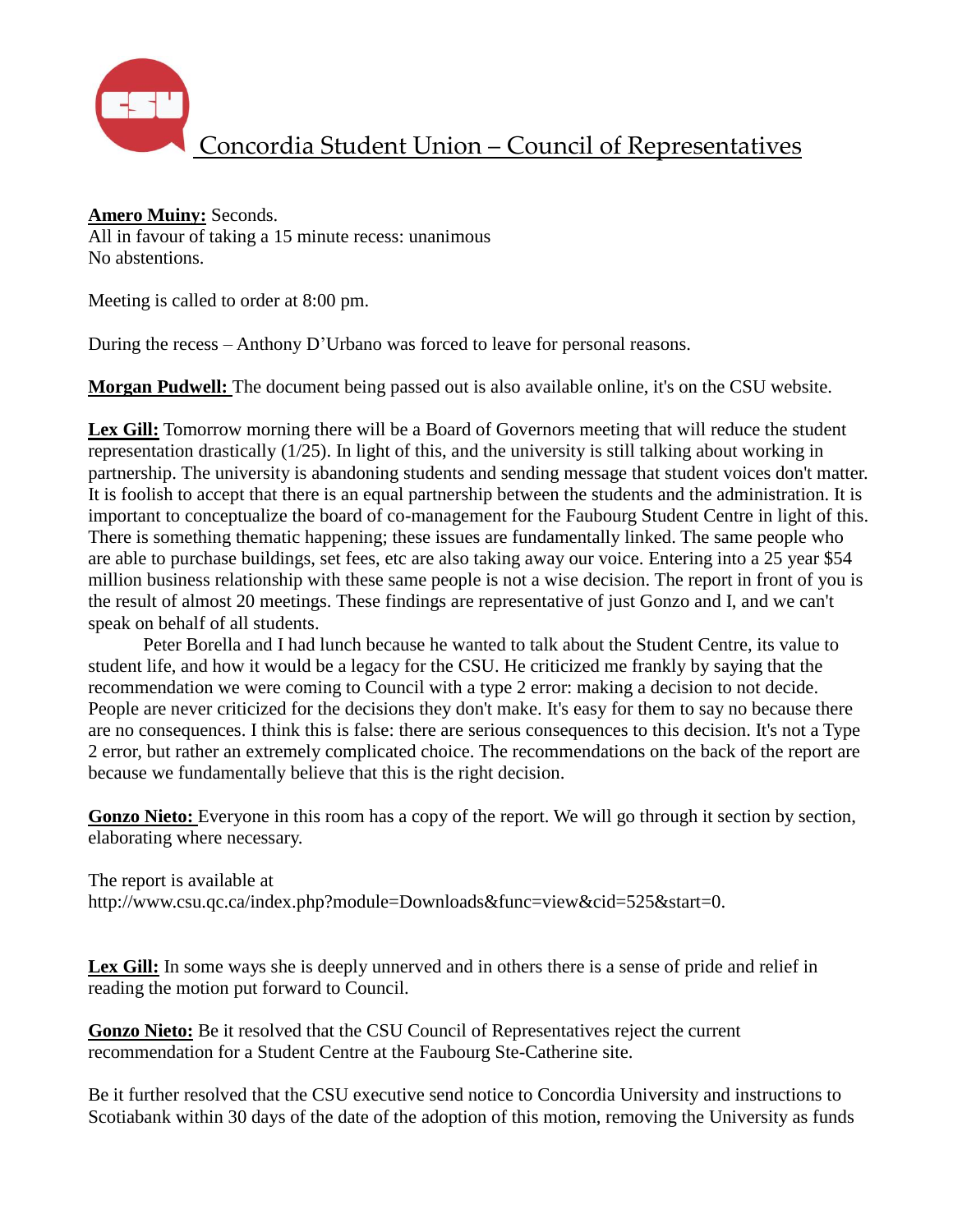

administrator of the Levy Fund (the "Fund"), and appointing Scotiabank as funds administrator of the Fund, in accordance with the *Funds Administration Agreement.*

Be it further resolved that the CSU executive consult with Scotiabank to investigate possible ethical investment options for the Fund.

Be it further resolved that the CSU executive be mandated to produce a comprehensive study of student space on issues on campus, including, but not limited to, research regarding the goals, visions, and priorities of Concordia students regarding a potential future Student Centre, to serve as a building blueprint for any future student space projects pursued under the *Agreement Regarding the Concordia Student Centre* or otherwise. The cost of this study, which shall be drawn from the Fund, cannot exceed the interest accrued in the Fund for the fiscal year.

Be it further resolved that the CSU executive cease all meetings with the Student Centre User Committee and all negotiations otherwise related to the Student Centre project until further notice from Council.

#### **Irmak Bahar:** Seconds.

Lex Gill: Proposes a friendly amendment to change it from 30 days to 7 days to get it out of the way and to send a message.

**Gonzo Nieto:** Considers the amendment friendly.

**Cameron Monagle:** Moves to limit discussion on this topic to 2 minutes each per questioner and respondent. **Lina Saigol:** Seconds.

**Michaela Manson:** Proposes a friendly amendment that 20 minutes total be dedicated to speaking about this.

**Cameron Monagle:** Considers the amendment friendly.

**Simon-Pierre Lauzon:** considering the complexity of the issue at hand, he is not in support of this restriction.

**Nadine Atallah:** Calls the question. **April Underwood:** Seconds. All in favour of calling the question: unanimous, no abstentions.

**Vote:** All in favour of limiting discussion to a total of 20 minutes: 7 Opposed: 7 1 abstention.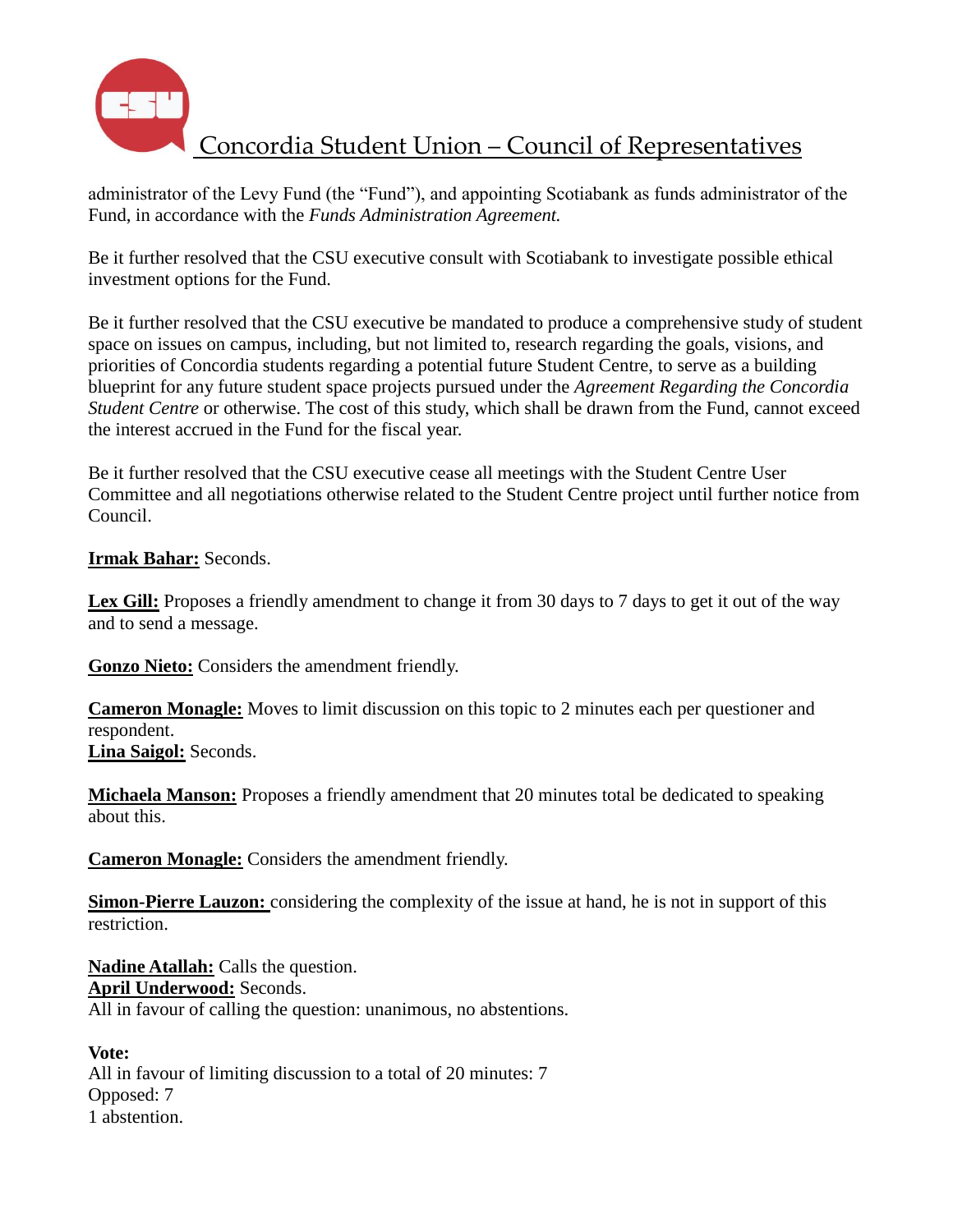

Motion fails.

**Andy Filipowich:** Some of the policies which would be implemented in the Student Centre limit student rights, such as the de-computing policy which bans spam and chain letters but also allows for removing, altering, and deleting improper use. could go into computers and do this. He also sees a problem with the current academic plan.

Students are allowed to distribute anything on campus, but they need permission from the University. The University can say no, which means they have control over what is distributed at the Student Center.

He does not feel comfortable going into a business relationship with the university given these policies.

**Michaela Manson:** Point of information. Can these policies actually be changed without renegotiating the contract?

**Lex Gill:** No.

**Nadine Atallah:** Currently, the fee levy groups are housed in Concordia University's space?

**Gonzo Nieto:** There are three categories of space: the Dean of Students gives space, the CSU gives space, and renting outside also takes place.

**Simon-Pierre Lauzon:** Administration mentioned legal protection of 51% share, what does this mean?

**Gonzo Nieto:** The notion of legal protection of proportionate share has never come up.

**Lex Gill:** Has never heard of this either. As far as we understand there is no legal protection.

**Sabrina D'Ambra:** Right now, the fee levy groups are not in CSU space?

**Gonzo Nieto:** Correct.

**Sabrina D'Ambra:** How will you be transferring administration over the Fund to Scotiabank?

**Lex Gill:** The university acts as an agent on behalf of the CSU, they collect the money and then reinvests it into the CSU. We will give 15 days notice and send message to our bank to say to put it in the CSU's bank account. The reason why we put this motion forward is that it's important for the money to be in the CSU's bank account and for the CSU to be autonomous over it. We can then take a lower interest rate and know that they money is being invested in more socially invest ways (green energy, ex.).

**Sabrina D'Ambra:** What can we do about the FIO situation?

Lex Gill: Renegotiating the contract or never buying the building under that agreement.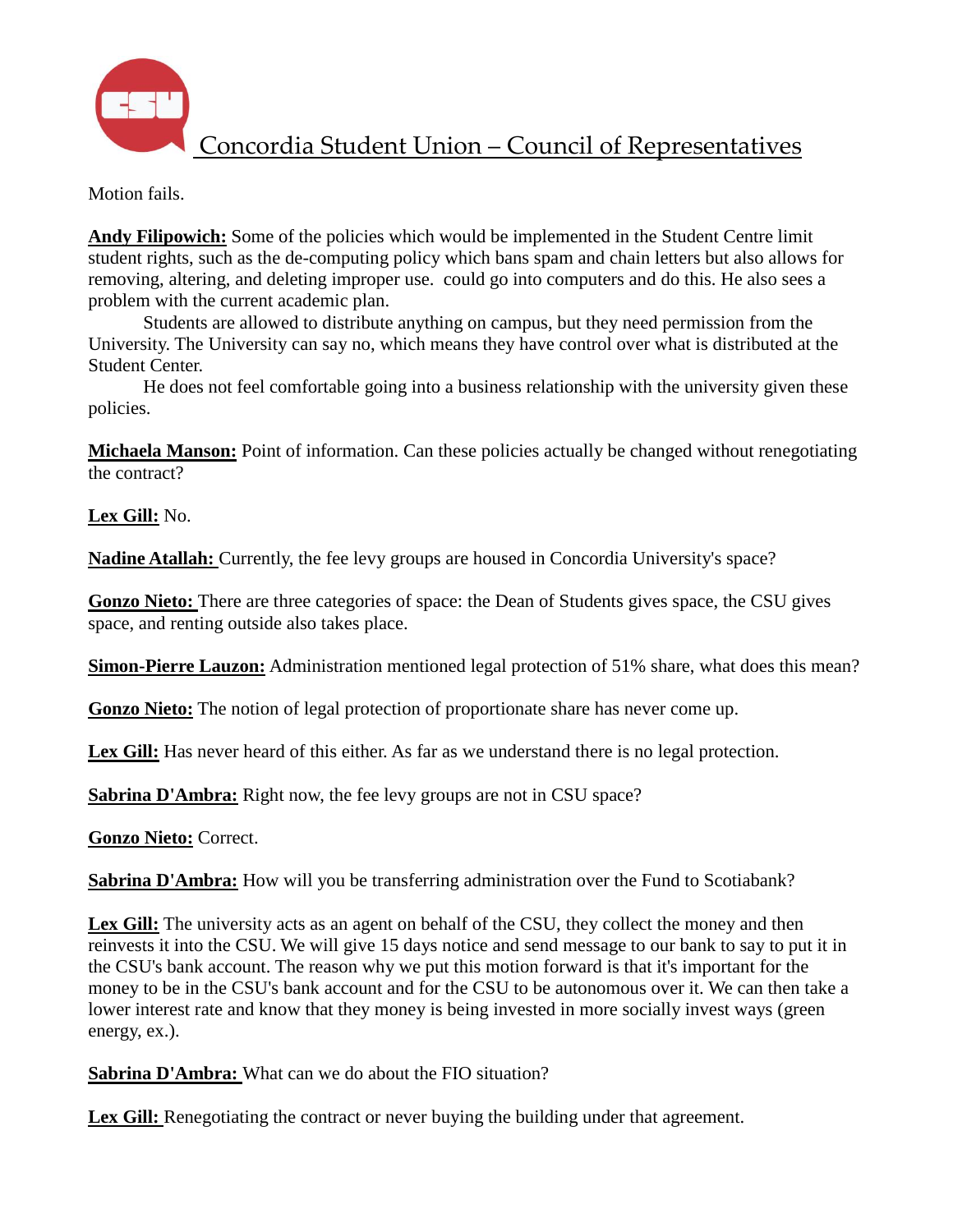

**Michaela Manson:** Proposes a friendly amendment to include a mandate from Council to renegotiate the contract.

Lex Gill: Considers the amendment friendly.

**Nadine Atallah:** Is there anything in the contract that guarantees the CSU a majority of the space?

Lex Gill: There is a lot in the contract that has somehow been negotiated out of the contract. Nothing that guarantees us a majority.

**Nadine Atallah:** How would we lose a proportion of that space?

**Gonzo Nieto:** In Section 1.59 of the contract it says that the CSU is expected to own approximately 63% at the commencement date. Losing space could happen for a variety of reasons.

**Nadine Atallah:** Can we be cornered into it?

**Gonzo Nieto:** As I understand it, no.

**Simon-Pierre Lauzon:** Given that we are going to conduct a survey for a Student Centre, what do you think the chances are that the university would help us conduct this since they want a partnership with us?

Lex Gill: We only want to use the interest on student money to fund this. We can use the money for legal fees, or to fly around the country looking at Student Centres. The CSU has a more direct agenda as the legal representation of undergraduate students to find answers to these questions than the University. Perhaps the University would be interested, but I would be more comfortable seeing the funds come from the CSU.

**Morgan Pudwell:** Their presentation was their research.

**Schubert:** The University's ultimate plan for the building is to buy it, whether it be for an academic building or the Student Center. What would stop the university from making their own Student Centre?

**Gonzo Nieto:** We haven't seen specifics regarding the academic building. Their plan is to purchase the Faubourg no matter what happens in regards to the Student Centre. As for the second question, frankly it's within the realm of possibility for the University to produce their own Student Centre and move organizations without consulting anyone. Practically, I don't think they would do it since we are funding half under this proposal.

**Morgan Pudwell:** Points out that while we may be getting space in a cool building, there is no guarantee about what that space is going to look like.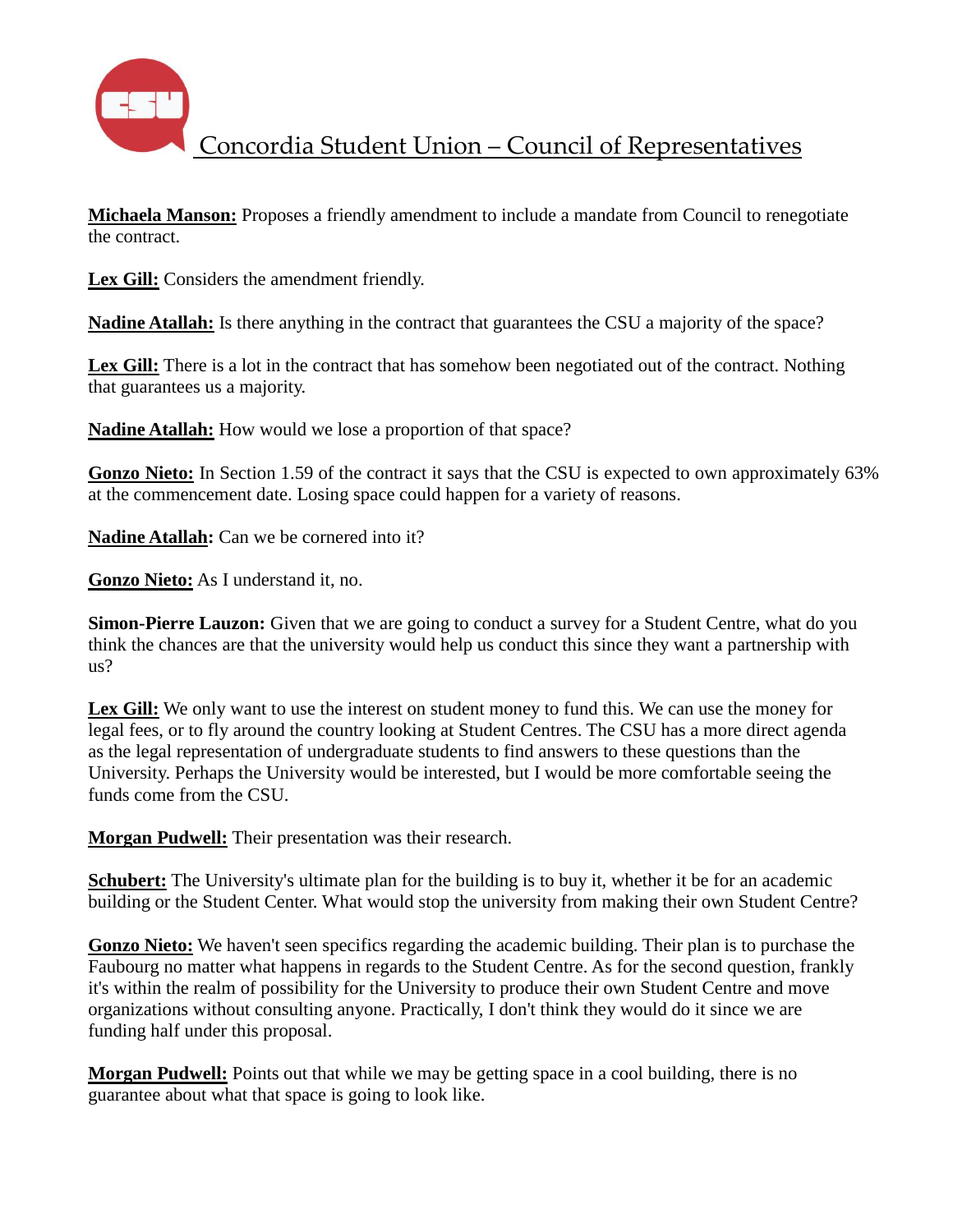

Lex Gill: There are a lot of unanswered questions about who pays, etc.

**April Underwood:** Gonzo Nieto mentioned the possibility of the university being able to build upward- could this be a way of the CSU losing proportionate space?

**Gonzo Nieto:** This was one of the requests on the part of the University: that they retain air rights on the Faubourg building. I would also assume that there would be consultation with the students in getting space there if new floors were to be built.

**Lina Saigol:** There is a clause about mandating the executive to renegotiate or cancel the contract. How would this happen?

**Gonzo Nieto:** Initially it would come to Policy Reform Committee or Student Space Committee to determine what we find problematic and what we would like to change. We would be working in conjunction would a lawyer and have a clear outline of problems.

**Marvin (student at large)**: Keep in mind that at some point we will have to make a compromise. They won't give us 100% of what we want. Has there been consultation with student groups at all? I think that they would agree with the proposed idea.

**Gonzo Nieto:** Consultation with fee levy groups have taken place, although they are not complete. what we have been fighting for is that students who are implicated by this change should be consulted. The problem is with the terms of deadlines. Ideally we would like to go and consult every student group, but there was no time provided to do so.

**Marvin (student at large):** Regarding the last motion (in print), what is the reason for it? Don't you think it would send the wrong message to the administration?

Lex Gill: No. First of all, I have felt an incredible amount of pressure to make some sort of deal. They gave us a deadline and then when told that the recommendation would be NO, they were able to extend these deadlines in an attempt to get the deal accepted. This motion is empowering for Council. There is no sense for meeting with Users Committee without a clear idea of how to move forward. There needs to be a plan, and right now we don't have one. It should come from serious research. The university has set the agenda, which makes it less accommodating for the actual needs of students.

**Amero Muiny:** If we want a Student Centre, we have to have freedom. From what I see from the presentation, we don't even have the ability to manage student space autonomously.

**Irmak Bahar:** Calls the question. **Renee Tousignant:** Seconds. All in favour of calling the question: unanimous.

## **Vote:**

All in favour of accepting the motion as it is currently worded: Unanimous (16).